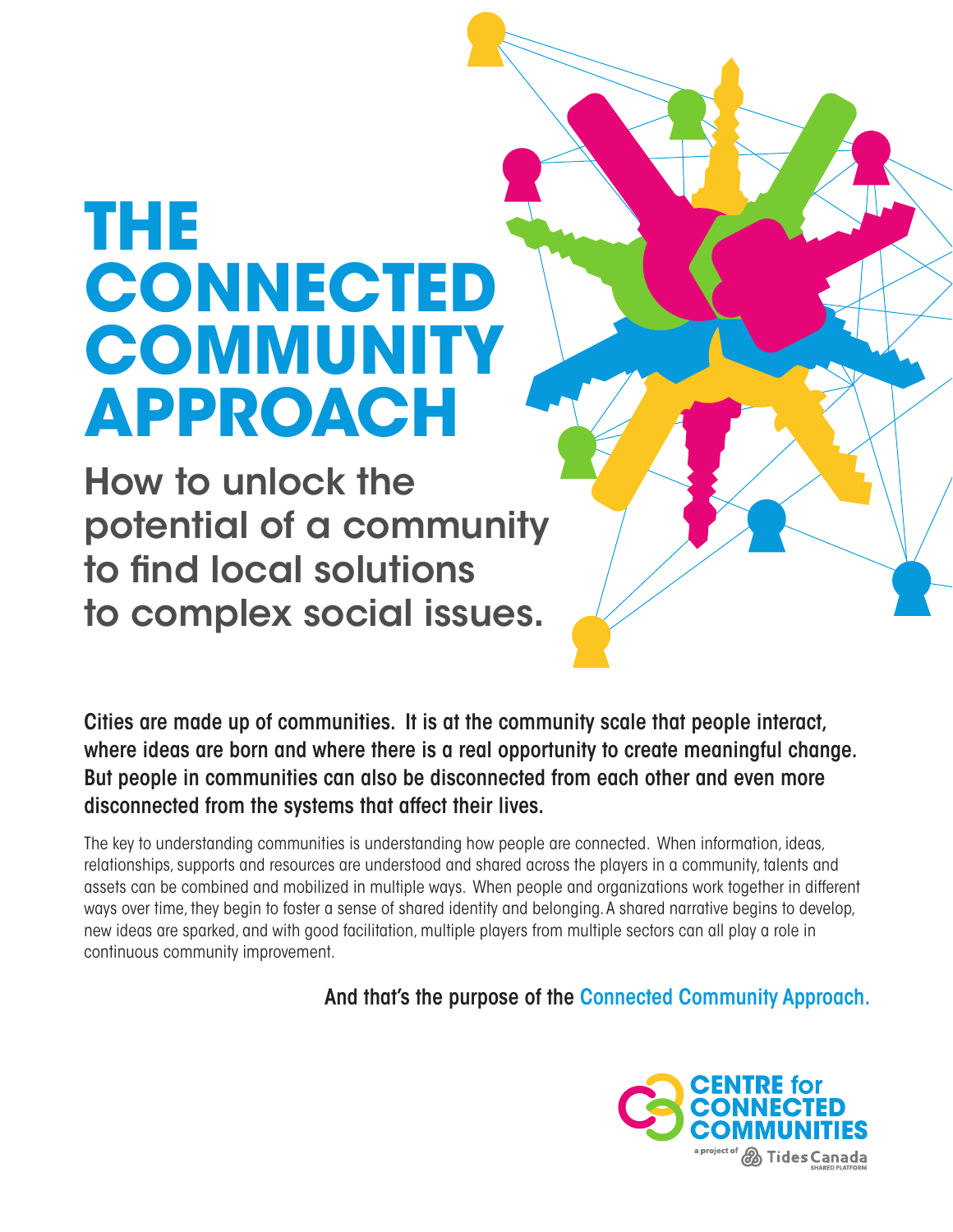

The Connected Community Approach (CCA) is a set of principles and practices that support the authentic and meaningful connection of people who want to make a positive impact in their community. By using the Connected Community Approach, an individual, organization or group, can help weave together the community building efforts of institutions and funders, grassroots groups and social service organizations, strengthening social capital, social fabric and ultimately, the resilience of their community.

Fundamental to CCA is the belief that innovation and solutions to entrenched social problems are generated through collective problem solving and rooted in local context. Working to foster connected communities may seem obvious, but it is, in fact a paradigm shift from the way we, in North American society invest in community interventions; most interventions designed to strengthen community are often top down, isolated, and programmatic in nature.

CCA has tremendous potential to unlock the power of community building across multiple domains including (but in no way limited to): community resilience, poverty reduction, equity and inclusion and place-making.

CCA posits that there are 10 keys that when implemented together, with authenticity and intentionality, can foster the paradigm shift required to unlock the potential of connected communities.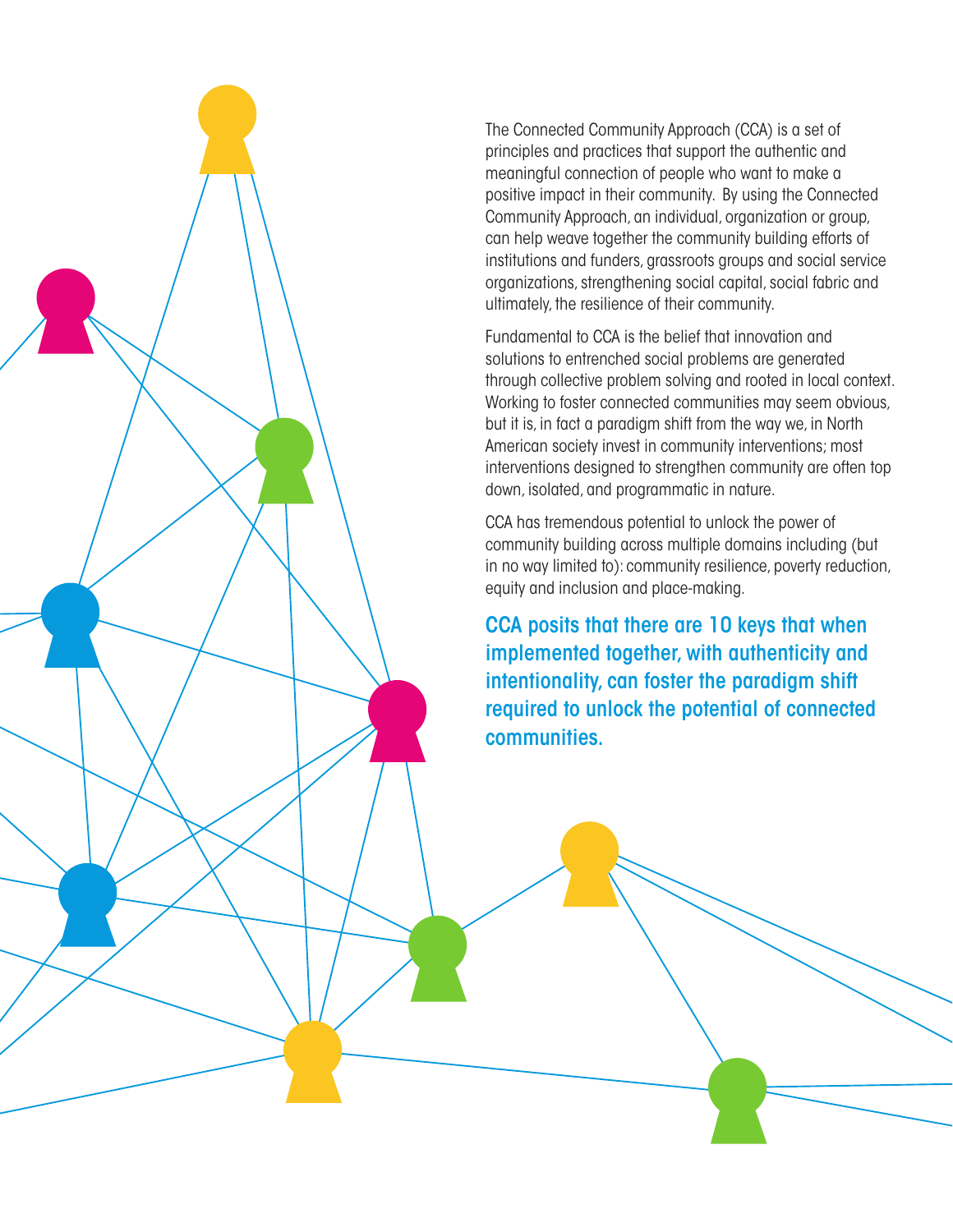## **10 KEYS TO UNLOCK THE POTENTIAL OF CONNECTED COMMUNITIES**



## **1 Build on Everyone's Strengths**

Instead of looking at what is wrong with a community and what needs fixing, ask the question, what is right with the community that can be built on; who is doing great work that could be strengthened and connected for greater impact?

#### Facilitate Collaborative Processes

Collaborations don't just happen, they require expert facilitation to ensure a deep collective understanding, shared purpose and mutually reinforcing processes.



**4**

**5**

#### Create Connected Communities from the Inside Out

Healthy, nurturing organizations and groups are fundamental to a connected community. Investing in the wellbeing of the people doing the work will ultimately mean greater impact.

#### Learn Together

Learning feedback loops are what strengthen a community over time; intentional learning can help everyone (grassroots groups, institutions, organizations, funders etc.) learn how the community works, the impact of specific interventions, and what people care about so that synergies can be found and decisions can be grounded in learning. In this way, initiatives and ideas build on each other over time.

#### Embrace the Messiness

Ideas, priorities, aspirations and enthusiasm in a community emerge in different places at different times which are impossible to predict. Facilitating processes in this kind of complexity requires a specific skill set that sees emergence as a strength and creates the nimbleness required to identify and build on local momentum.

## Prioritize Equity and Power Sharing

Power is a complex dynamic in all communities. In order to foster strong social fabric it is critical the decision making power rests in numerous places throughout the community, and especially with grassroots groups that dedicate themselves to the wellbeing of their community. The kinds of power structures and dynamics that people are used to often have to be disrupted to achieve this.

## Let Values Lead

**7**

**8**

**9**

When organizations or groups are trying to engage in activities that foster a connected community, their work is built on a foundation of values which involves a shared understanding and an articulated commitment to an overarching theory of change, and the principles that guide the work. In this way, a group of people or organization can authentically strengthen the work of others and not inadvertently slip into old paradigms and power roles.

## Work at Multiple Scales

Facilitating a connected community means not only working to build strong local social fabric, but also connecting community led initiatives to larger systems, and movements to larger change efforts. Connecting community building to city building, to global change efforts supports scale that is truly grounded in community.

### Make Community Building Visual

Communication is foundational to the Connected Community Approach. Communicating across languages, across literacy levels, and across values and priorities is a difficult task: using graphic design and photographs to illustrate ideas, concepts and intent accelerates shared understanding and momentum.

#### Build Creative Infrastructure **10**

A connected community requires intentional structures to ensure that the community really does strengthen over time. Creative infrastructure includes: buildings, places and structures; communication media; structured events, groups and opportunities to engage and influence the systems that make up a community.